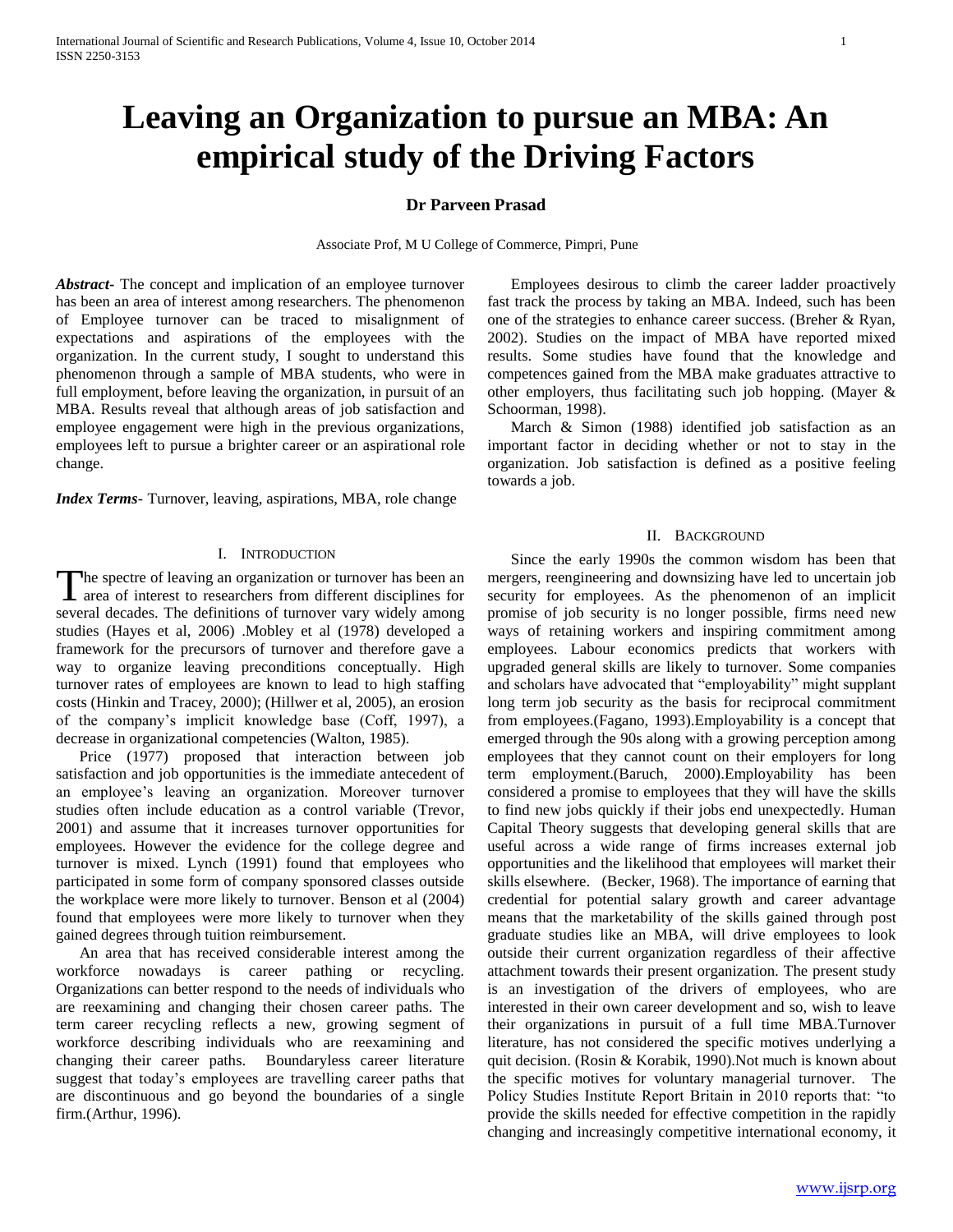will be necessary to contemplate something in the order of a doubling of the proportion staying on in full time education and training. The importance of higher skill levels, which must be raised to levels more competitive with those achieved in competitor countries for higher employment levels will be accentuated by up market shifts in consumer taste, stronger competition in the international markets and the growing importance of IT and newer technologies."

### III. METHODOLOGY

Procedure and Participants

 Data for this study was collected through online questionnaires circulated to first year students with work experience, of Symbiosis Institute of Operations Management,a Management institute located in Nashik, under the aegis of a Pune headquartered reputed Management University, pursuing a two year full time MBA Course in the campus. The population consisted of 160 students, out of whom, 70 students responded to the questionnaire administered by the researcher. The response rate was 38 per cent. The average age of the respondents was 26.6 years.58 respondents were male and 12 were females. The average work experience of the respondents was 2.2 years.

 The questionnaire consisting of 25 items was adapted from Journal of Advanced Nursing, March 2010, Vol 66, Issue 3, pp 616 – 625, from the research article, "*Leaving the organization or the Profession- A multivariate analyses of nurses*" *intentions".*  The items in the questionnaire designed to measure the work related affective and effective behavior were classified into domains related to areas of career, job satisfaction, holistic learning, conflict resolutions, development opportunities, input sharing, physical work conditions, skill opportunities, learning, time optimization, initiative taking, work life balance, training, empowerment and work design. The scales in the questionnaire for items related to work initiative, expertise, learning, and workload, work planning, communication, conflicts, jobs and variety ranged from small extent to large extent from 1 up to 5 respectively. For the measures related to time optimization and work speed, the scale ranged from hardly ever to always from 1 up to 5. For items related to work prospects, physical working conditions and ability use the scale ranged from very unsatisfied to very satisfied from 1 up to 4. For the measures related to task and working day routine, the scale ranged from never to always from 1 up to 4.

### IV. ANALYSES

 The data was analysed using SPSS version 14.0. For the analyses, Descriptive Statistics, Factor Analyses using Varimax rotation and Frequency Graphs were computed. The Cronbach Alpha measuring sampling consistency was 0.736, which is

uniformly considered to be good. The KMO for sampling adequacy was measured at 0.623 .The tables below report the Factor Analyses and the Frequency Charts.

## V. RESULTS

 The Factor Analyses after rotation using the Varimax Rotation obtained eight factors from the twenty five items. For an item to be included in a factor, I used the minimum measure of 0.35 and above. The following table below, depicts the Factor names and denotes the measure.

Factor1: Career and Job satisfaction

- a. Career -0.846
- b. Job Satisfaction- 0.815
- c. Holistic Learning- 0.79
- d. Conflict Resolution 0.79
- e. Development Opportunities- 0.75
- f. Input Sharing- 0.453
- g. Physical Conditions- 0.483

Factor 2: Learning and Initiative

- a. Input Sharing- 0.443
- b. Skill Opportunities- 0.780
- c. Learning- 0.762
- d. Variety  $-0.563$
- e. Time Optimisation- 0.435

Factor 3: Empowerment

- a. Voice in Work- 0.793
- b. Empowerment-0.633
- c. Pace Setter  $-0.764$
- d. Communication Time- 0.409

Factor 4: Work Design and Variety

- a. Variety in job- 0.455
- b. Job satisfaction- 0.455
- c. Training- 0.863
- d. Work Design- 0.549

Factor 5: Work balance

- a. Work balance- 0.852
- b. Time Optimisation- 0.511

Factor 6: Training

- a. Training on Job- 0.486
- b. Timely Information 0.828
- c. Conflicting Orders 0.773
- Factor 7: Physical Work Conditions
	- a. Physical work conditions- 0.577
	- b. Work flexibility- 0.726

Factor 8: Work Speed

Work Speed: 0.904

Factor Analyses with Varimax Rotation

|                           | Component |  |       |       |  |  |
|---------------------------|-----------|--|-------|-------|--|--|
|                           |           |  |       |       |  |  |
| job satisfaction priority | 826       |  |       | $29-$ |  |  |
| career prospects          | 788       |  | ے رے۔ | 136   |  |  |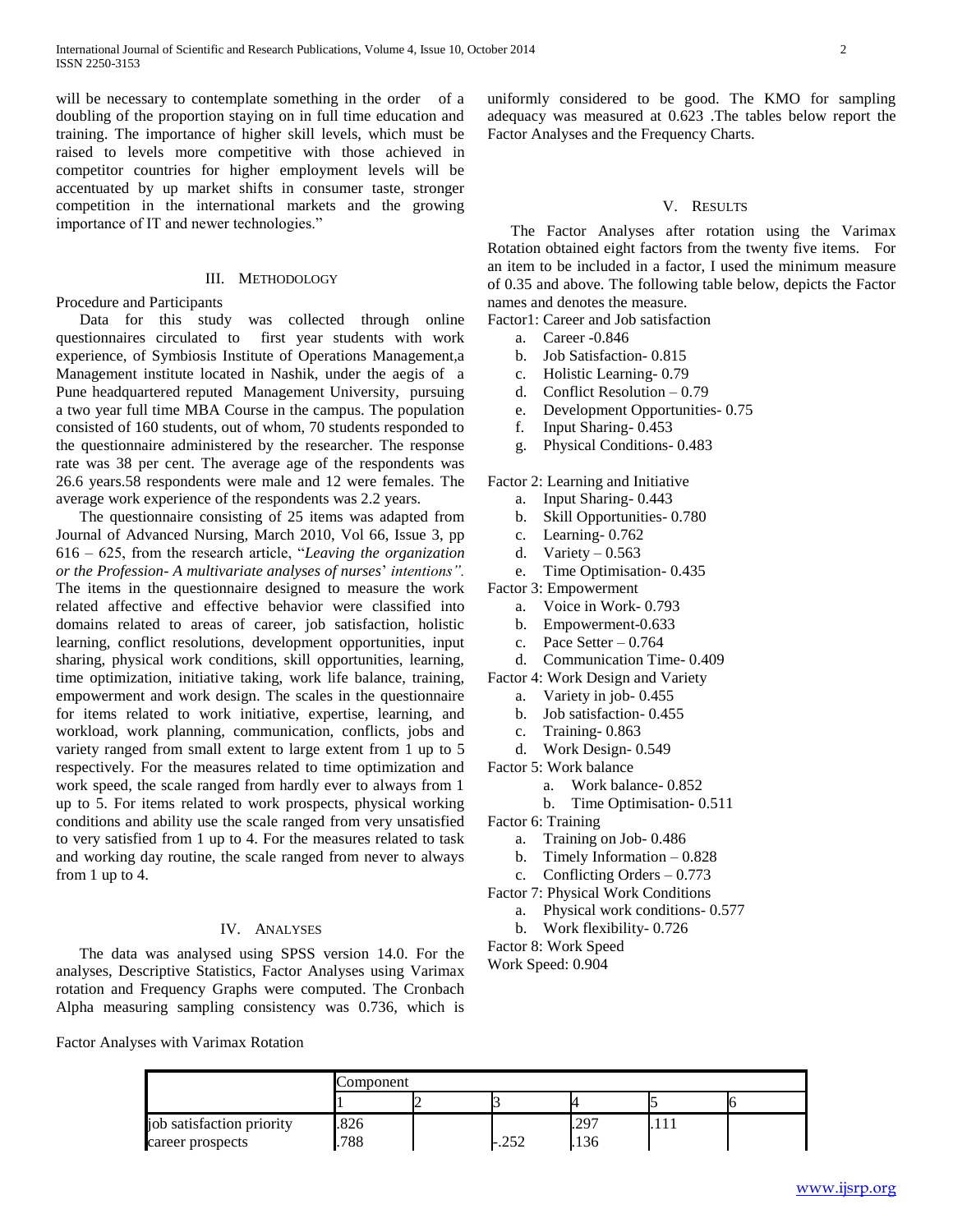| International Journal of Scientific and Research Publications, Volume 4, Issue 10, October 2014 |  |
|-------------------------------------------------------------------------------------------------|--|
| ISSN 2250-3153                                                                                  |  |

| development opportunities   | .759   | $-.127$ |         | .141    |         |         |
|-----------------------------|--------|---------|---------|---------|---------|---------|
| holistic job                | .736   | $-.211$ | -.288   |         |         |         |
| conflict resolution         | 699    |         | -.340   | .332    | $-.116$ |         |
| ability utilisation         | 698    |         | -.291   | -.162   |         | .189    |
| input sharing               | 658    | .154    | .247    | -.151   | .124    | .363    |
| physical work conditions    | 500    | $-.105$ | $-.121$ | .137    | .248    | .297    |
| time optimisation           | $-157$ | .644    | $-.281$ |         | .248    |         |
| learning opportunity        | .473   | .621    |         | $-.202$ |         |         |
| skills optimisation         | .403   | .579    | .147    | -.333   |         |         |
| timely information          | .213   | .551    | .209    | .160    | .451    | .418    |
| variety in job              | 488    | .491    | .274    |         | $-.215$ | -.189   |
| initiative empowerment      | .225   | .472    | $-.257$ | -.408   | .172    | .129    |
| pace setter                 | 331    |         | .776    |         |         | $-.142$ |
| communicate time            | .329   | $-.271$ | .518    | $-.308$ | -.148   | .244    |
| task voice                  | .367   | -.160   | .485    |         | .437    | -.406   |
| Work flexibility            |        | -.429   | .449    | .207    | .292    | .208    |
| empowerment                 | .206   | .260    | .442    | $-.307$ |         | -.257   |
| training on job             |        | .434    | .203    | .561    | $-.112$ |         |
| work plan design            | 474    |         | .105    | .531    | $-.129$ | -.187   |
| conflicting orders          | .368   | .244    | .184    | .527    |         | .338    |
| work balance                | .208   | .373    | -.144   | .296    | .527    | -.401   |
| satisfaction of working day |        | .319    | .209    | .418    | -.506   |         |
| work speed requirement      | -.302  | .327    |         |         | -.246   |         |

# **Component Matrix<sup>a</sup>**

|                             | Component |          |  |
|-----------------------------|-----------|----------|--|
|                             |           | 8        |  |
| job satisfaction priority   |           | .140     |  |
| career prospects            | .175      | $-106$   |  |
| development opportunities   | .165      | .158     |  |
| holistic job                | .165      | $-0.271$ |  |
| conflict resolution         |           |          |  |
| ability utilisation         | .322      | -.107    |  |
| input sharing               |           |          |  |
| physical work conditions    | $-.203$   | .353     |  |
| time optimisation           |           |          |  |
| learning opportunity        | $-.178$   |          |  |
| skills optimisation         | $-.154$   | .195     |  |
| timely information          | .178      |          |  |
| variety in job              | $-.213$   | $-.228$  |  |
| initiative empowerment      | -.281     |          |  |
| pace setter                 |           |          |  |
| communicate time            | .131      | .118     |  |
| task voice                  |           | -.135    |  |
| Work flexibility            | $-.353$   | .170     |  |
| empowerment                 | .349      |          |  |
| training on job             |           | $-.110$  |  |
| work plan design            | $-160$    | .159     |  |
| conflicting orders          | .312      | -.238    |  |
| work balance                |           | .267     |  |
| satisfaction of working day | $-.192$   |          |  |
| work speed requirement      | .465      | .639     |  |

Extraction Method: Principal Component Analysis. a. 8 components extracted.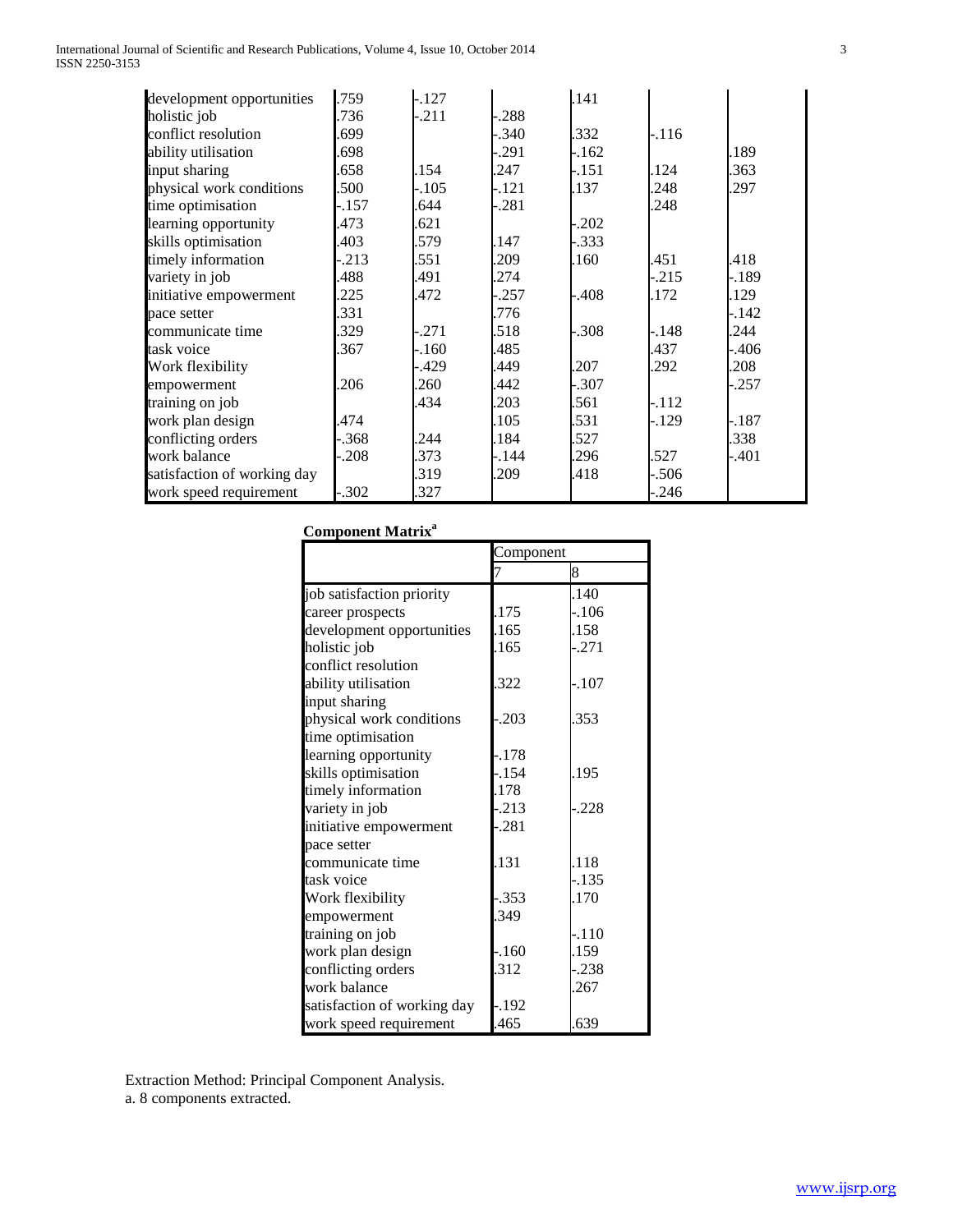# **Rotated Component Matrix<sup>a</sup>**

|                             | Component |                |         |         |         |        |
|-----------------------------|-----------|----------------|---------|---------|---------|--------|
|                             |           | $\mathfrak{D}$ | 3       | 4       | 5       | 6      |
| career prospects            | 846       | .105           |         |         |         |        |
| job satisfaction priority   | 815       | .106           | .122    | .145    |         |        |
| holistic job                | 796       |                |         | $-.155$ |         | $-125$ |
| conflict resolution         | 794       | .102           |         | .259    | .113    | $-116$ |
| development opportunities   | .758      |                | .169    |         | $-.131$ | -.120  |
| ability utilisation         | .742      | 215            |         | $-.226$ | $-.255$ |        |
| input sharing               | 453       | 443            | .262    |         | $-.336$ | .208   |
| skills optimisation         | 106       | 780            | .165    | .113    |         |        |
| learning opportunity        | .212      | .762           | .138    | .199    |         |        |
| initiative empowerment      |           | 726            | $-.185$ | $-216$  | .126    |        |
| variety in job              | 195       | .563           | 322     | 455     |         |        |
| task voice                  | 182       |                | .793    | $-.126$ | .136    |        |
| pace setter                 |           |                | .764    | .222    | $-.230$ |        |
| empowerment                 |           | .252           | .633    |         |         |        |
| satisfaction of working day |           |                |         | .757    |         |        |
| training on job             |           |                |         | .563    | .166    | .486   |
| work plan design            | 453       |                | 147     | .549    | .128    | -.111  |
| work balance                |           |                | .106    |         | .852    | .147   |
| communicate time            |           |                | .409    |         | $-.641$ |        |
| time optimisation           | .112      | .435           | $-.167$ |         | .511    | .234   |
| timely information          | .173      | 251            |         |         | .192    | 828    |
| conflicting orders          | .156      | .270           |         | .262    |         | .773   |
| Work flexibility            | -.138     | .239           | .205    |         | $-139$  |        |
| physical work conditions    | 482       | .158           | $-113$  |         |         |        |
| work speed requirement      | $-172$    |                |         |         | .105    |        |

**Rotated Component Matrix<sup>a</sup>**

|                             | Component |          |
|-----------------------------|-----------|----------|
|                             |           | 8        |
| career prospects            |           | $-.114$  |
| job satisfaction priority   | .306      |          |
| holistic job                | -.136     | $-0.285$ |
| conflict resolution         |           |          |
| development opportunities   | .134      |          |
| ability utilisation         | $-.191$   |          |
| input sharing               | 237       |          |
| skills optimisation         |           | .190     |
| learning opportunity        | -.106     |          |
| initiative empowerment      |           |          |
| variety in job              | -.168     | -.198    |
| task voice                  | .119      | $-.251$  |
| pace setter                 | .225      |          |
| empowerment                 | $-0.273$  | .196     |
| satisfaction of working day |           |          |
| training on job             |           |          |
| work plan design            | 249       |          |
| work balance                |           | .185     |
| communicate time            | .203      | .124     |
| time optimisation           | $-.216$   |          |
| timely information          | .104      |          |
| conflicting orders          |           |          |
| Work flexibility            | .726      | $-.210$  |
| physical work conditions    | .577      |          |
| work speed requirement      | $-142$    | .904     |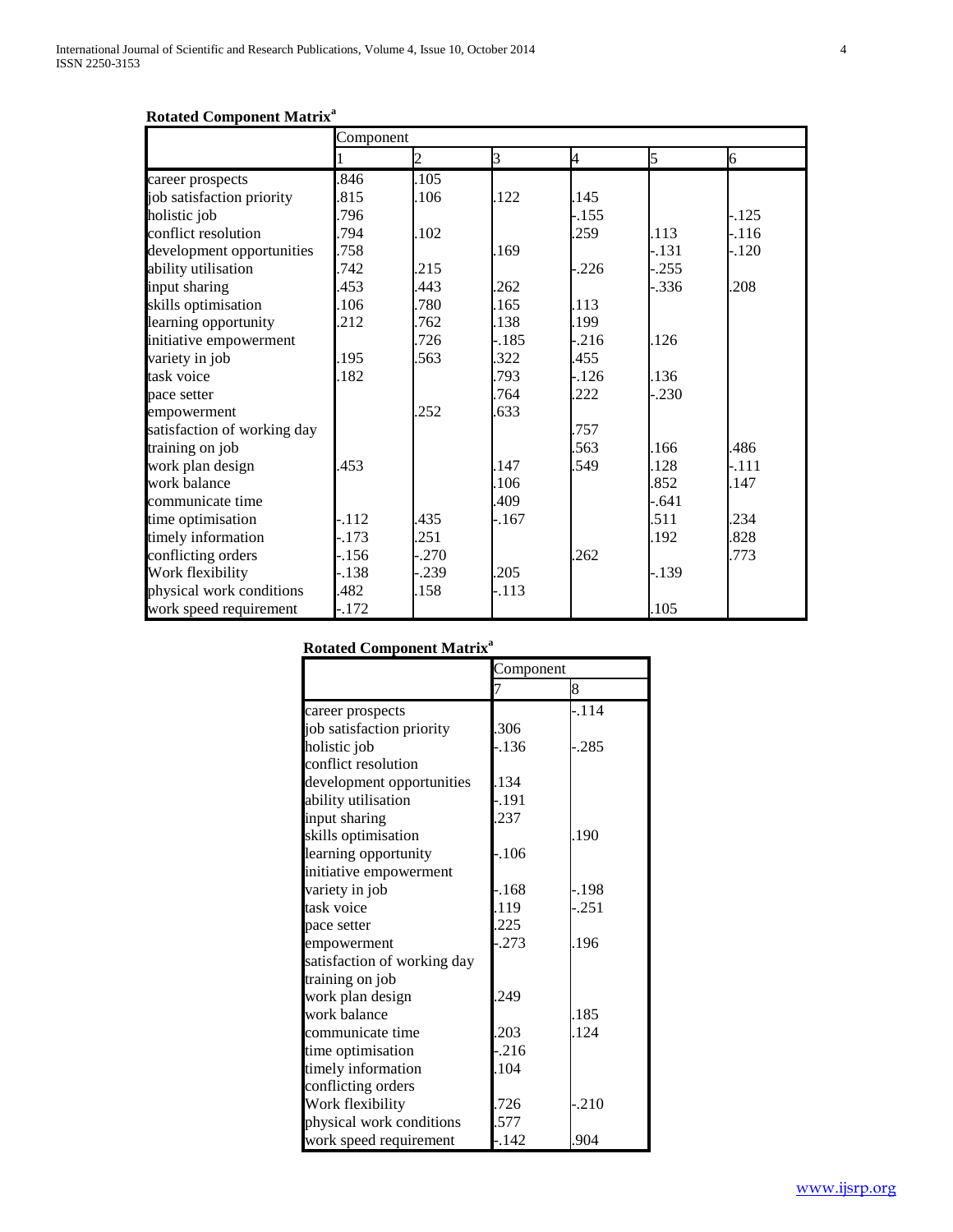Extraction Method: Principal Component Analysis. Rotation Method: Varimax with Kaiser Normalization. a. Rotation converged in 8 iterations.

Frequency Charts

The Frequency Charts computed on the basis of the responses of the respondents are reproduced below. Factor1- Career and Job satisfaction depicts an average frequency.



Factor 2- Learning and Initiative depicts a satisfactory level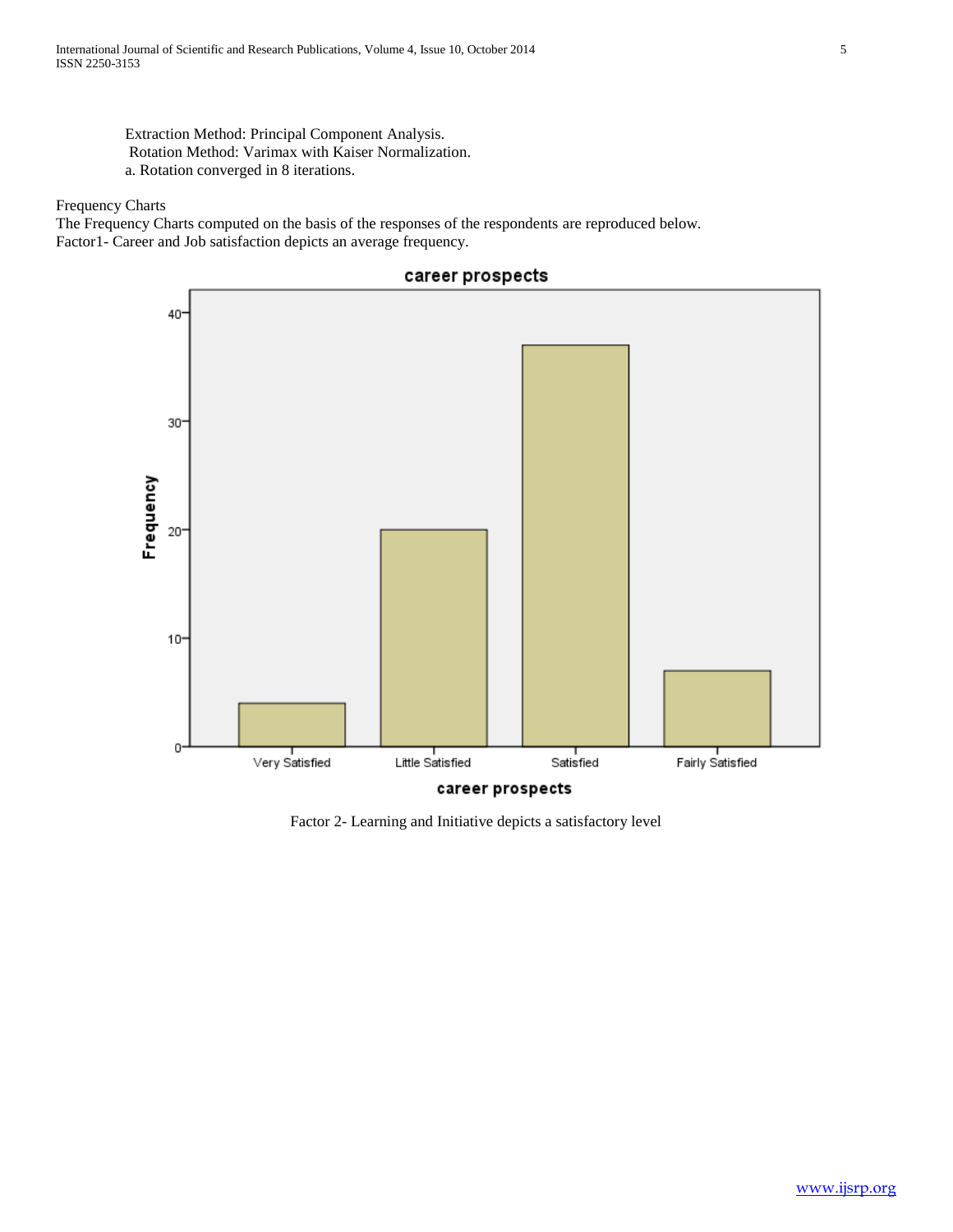

learning opportunity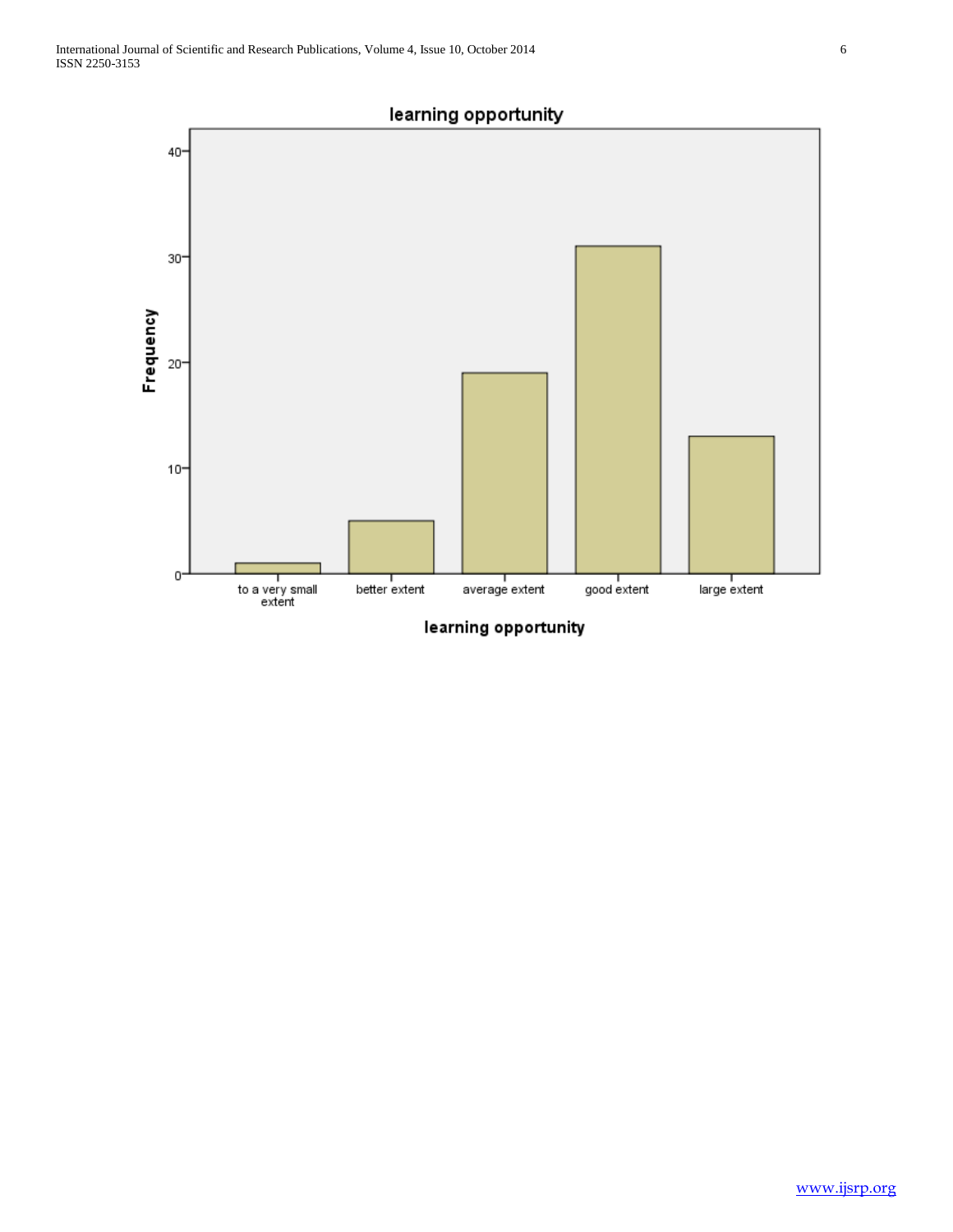

Factor 3- Empowerment depicts a fairly accurate voice in the tasks of the respondents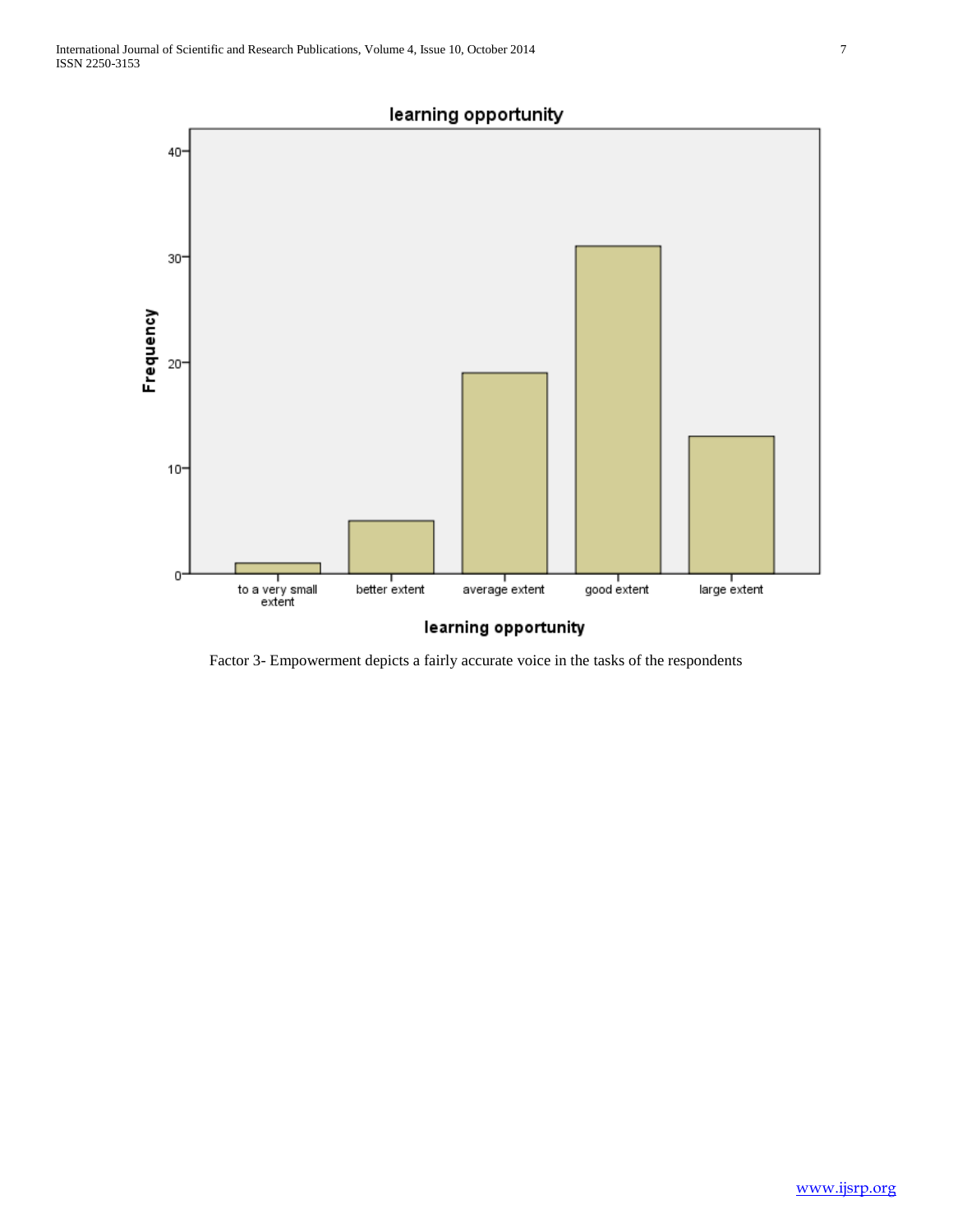

Factor 4- Work Design and Variety depicts a good extent of design and variety in the jobs allocated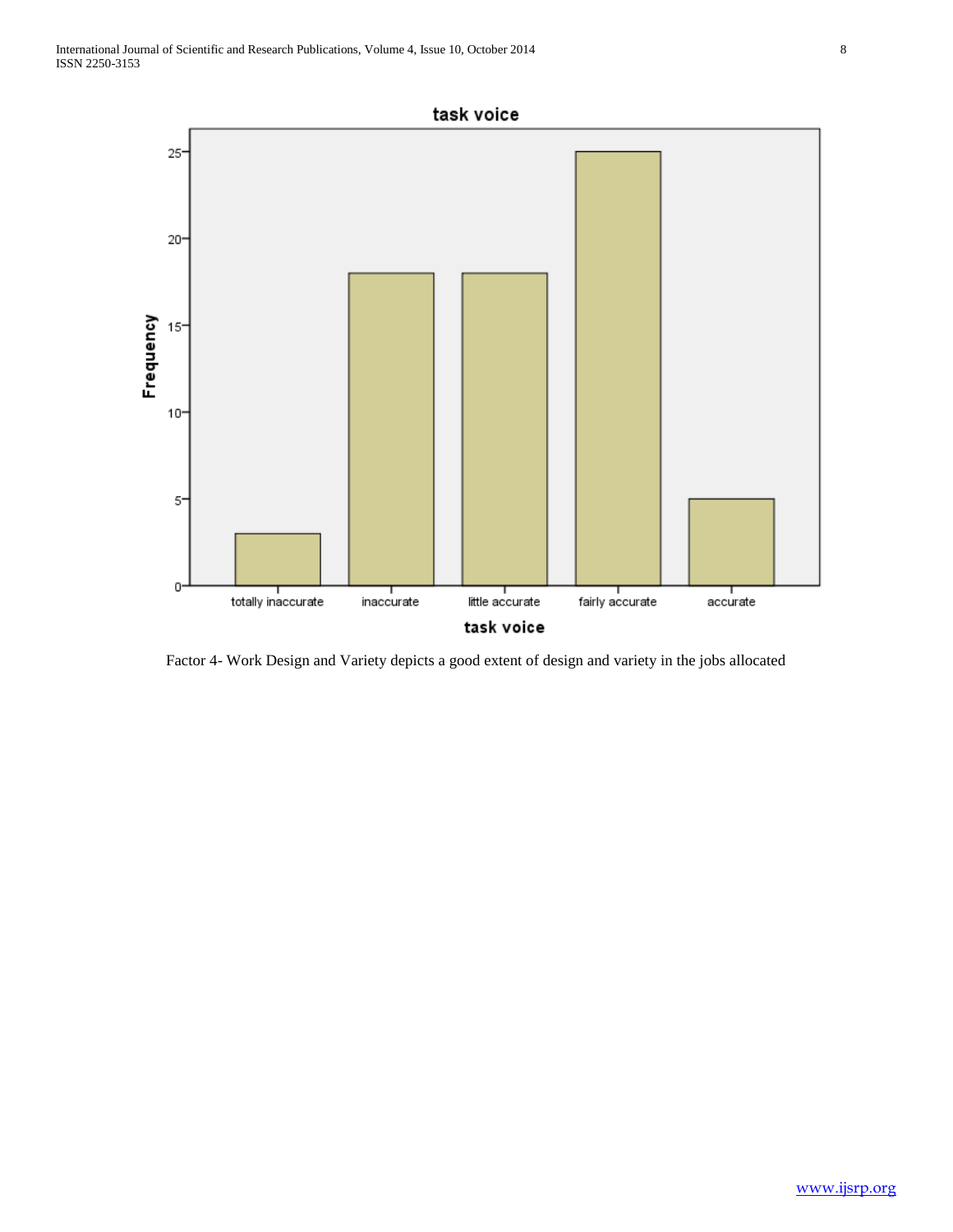

Factor 5- Work balance depicts an average frequency of balance maintained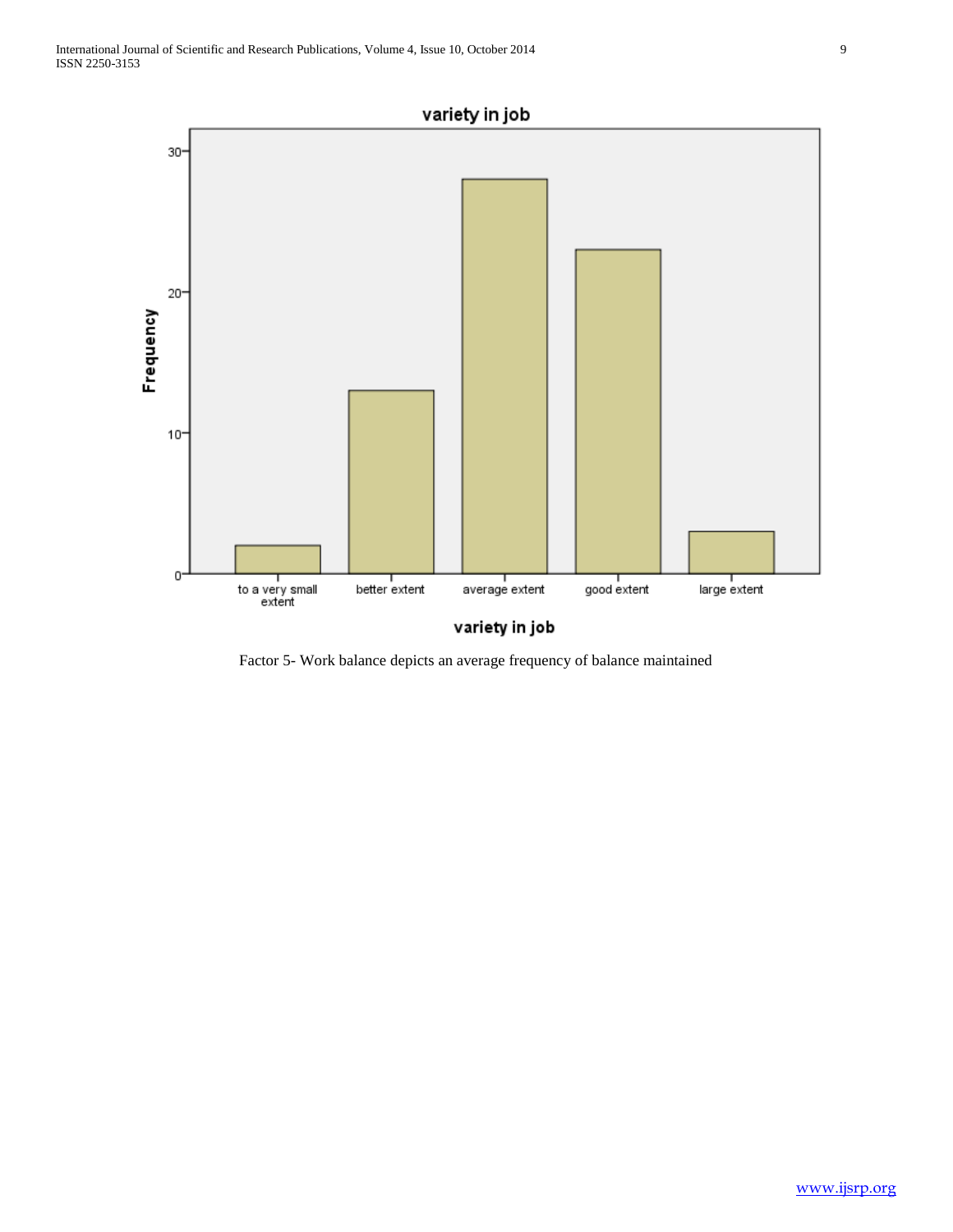

Factor 6- Training depicts a fairly low frequency of undertaking these programmes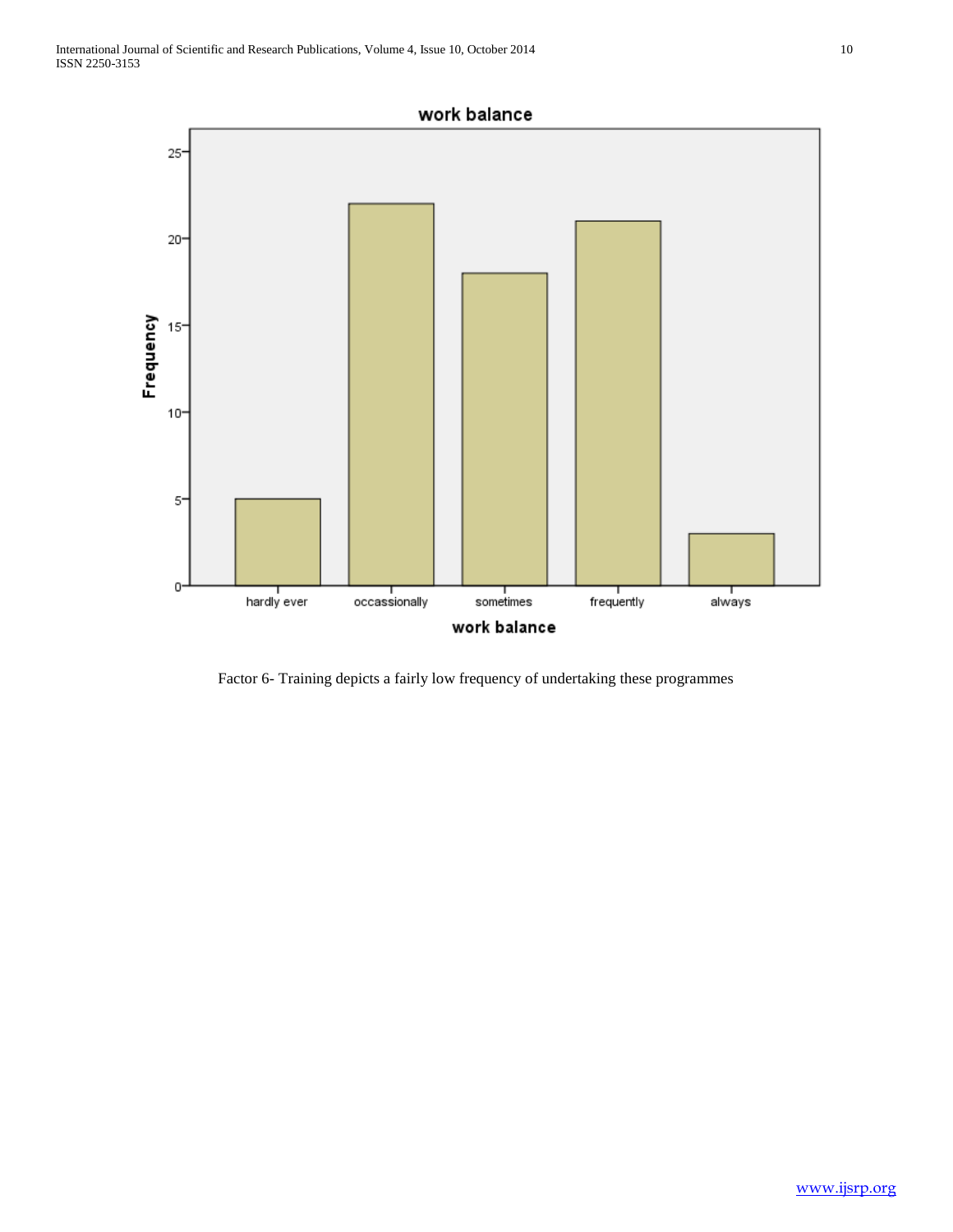

Factor 7- Physical work conditions depicts a satisfactory level of the same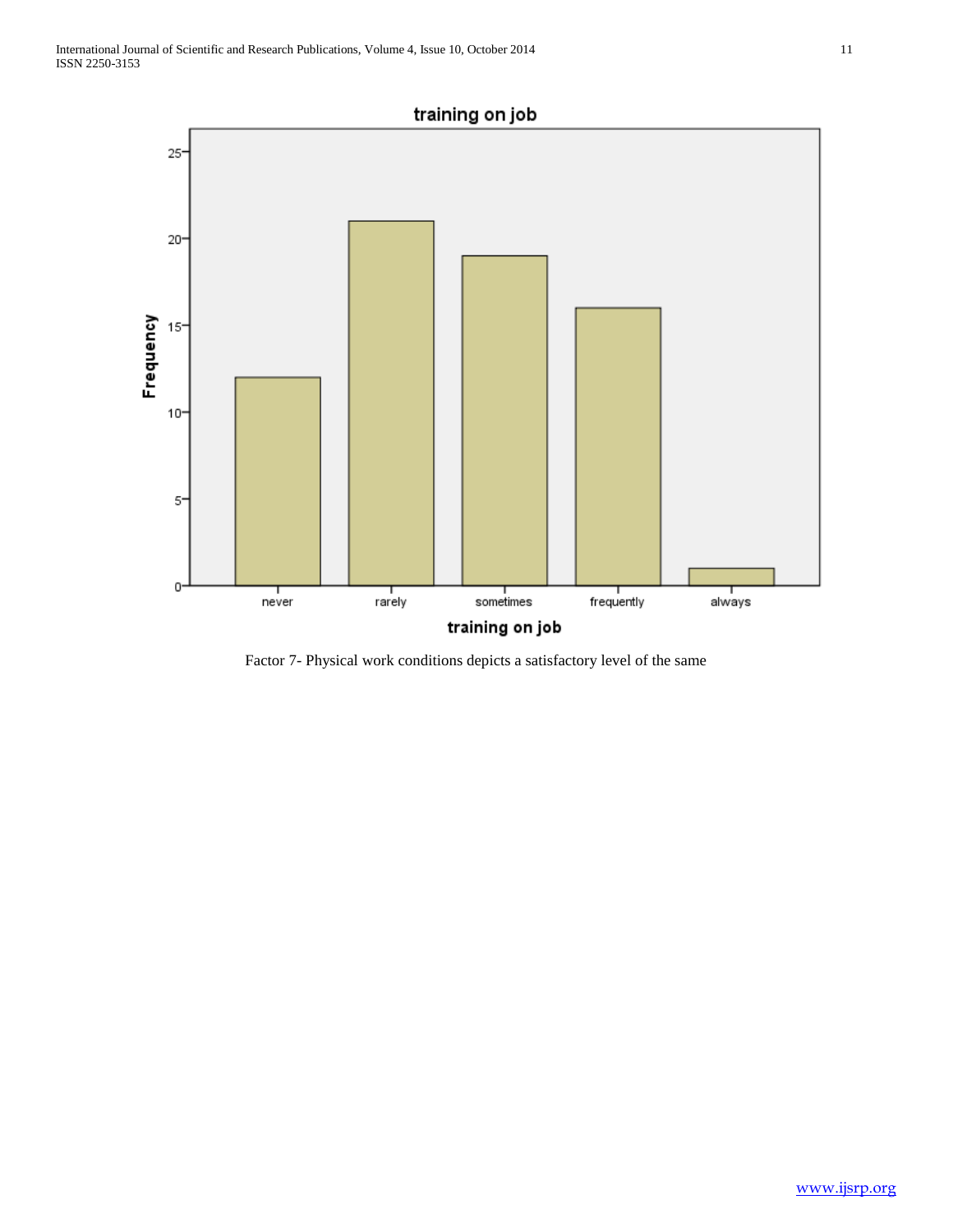

Factor 8 – Work Speed which depicts a high frequency level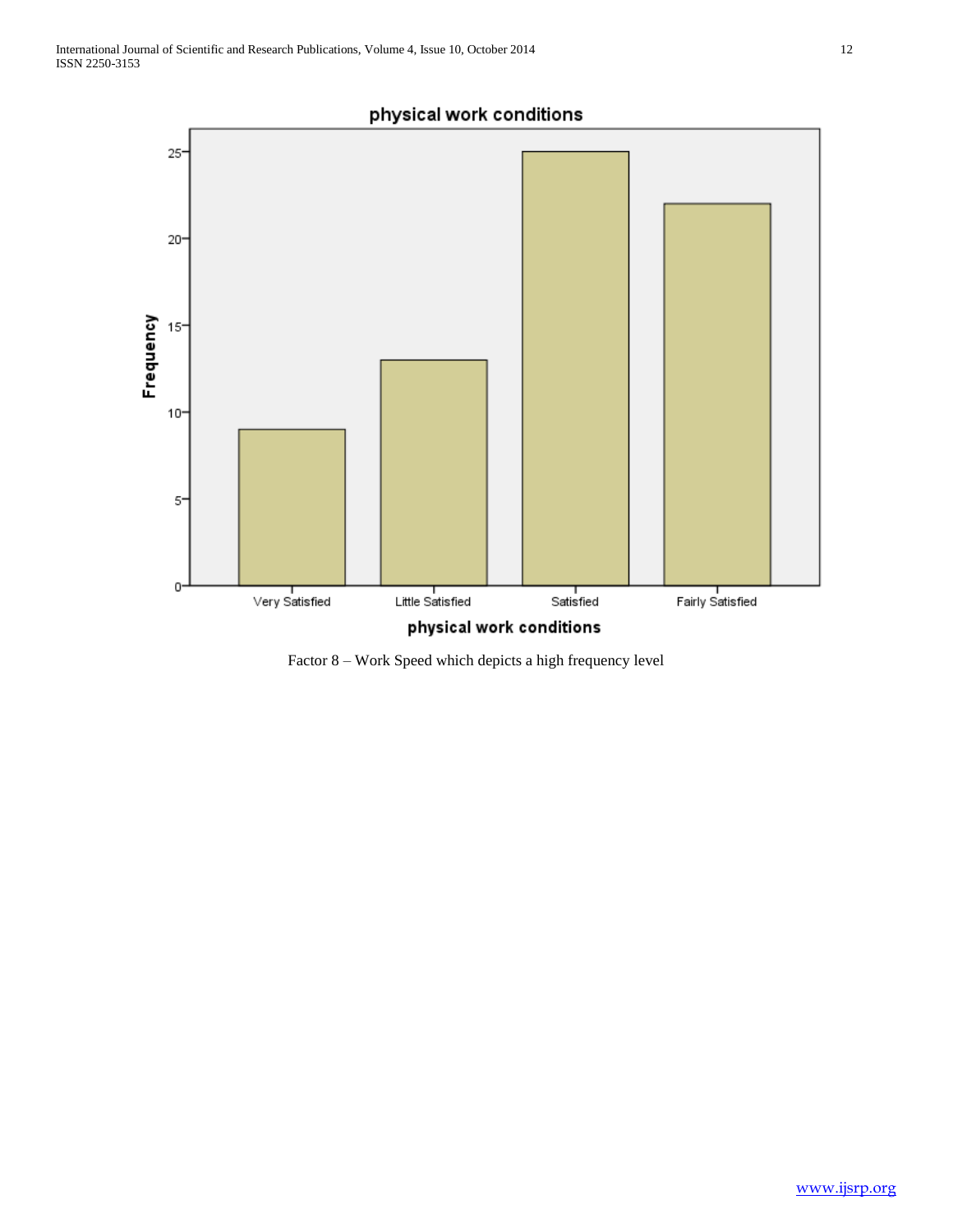

### VI. DISCUSSION

 Having an MBA is perceived by many as a passport to senior managerial levels and fast track career .Prospective students are typically concerned with acquiring managerial competencies quickly and efficiently and thus leapfrogging peers and improving career prospects. In the above study too, except the factor of training, where the extension of the same is fairly low, as perceived by the respondents, the satisfaction levels of all other parameters of job satisfaction, career, empowerment, work design and variety in the job, work life balance, physical working conditions and work speed appear to be fairly good. Hawksley (1996) reported that the most cited reasons (88%) for undertaking an MBA was improving job opportunities. Asher (1984) studied graduates of four leading business schools in the early 1980s. In that study, the reasons most frequently cited by candidates for undertaking the MBA course were improved job opportunities, followed by a push to change career direction, obtain general business knowledge, experience intellectual stimulation, improve earning and self confidence. MBA degrees are perceived as a ticket to increased salary, enhanced career progress, advance knowledge and skills and a prerequisite for upper managerial ranks. Luker, Bowers and Powers (1989) have also cited attaining long term career objectives, including opportunities for advancement and remaining competitive in the labour market as important motivators. The findings of this study corroborate with the above models .Employees today keenly

desiring to leverage their career destinations and positions are increasingly convinced of the need to pursue higher education in the form of an MBA. This has been an established strategy to enhance their career success.( Dreher & Ryan, 2002; Simpson, Sturges, Woods, 2005). The analyses of the responses and the informal interviews with the respondents by the researcher, who also taught them, revealed a passion and a sense of burning ambition among the students to rapidly climb the career ladder and thus interrupt their working life with an education intervention in the form of an MBA. Employability is another driver influencing the respondents to quit their jobs in the IT and Manufacturing to pursue an MBA.

### VII. MANAGERIAL IMPLICATIONS

 From the above discussion and analyses, it may be recommended to the human resource and the top management, about the paradigm shift of the young Gen Y towards enhancing their employable skills. The top management and the HR professionals should learn to facilitate an environment where training, learning and an intermittent tuition reimbursement for an MBA or a related course in higher education must be certainly introduced. It may be recommended to the top management and the HR professionals that young Gen Y should be given work environment which is driven by innovation, job rotation, continuous learning, intensive training, conducive physical working conditions and a good balance of work and life.